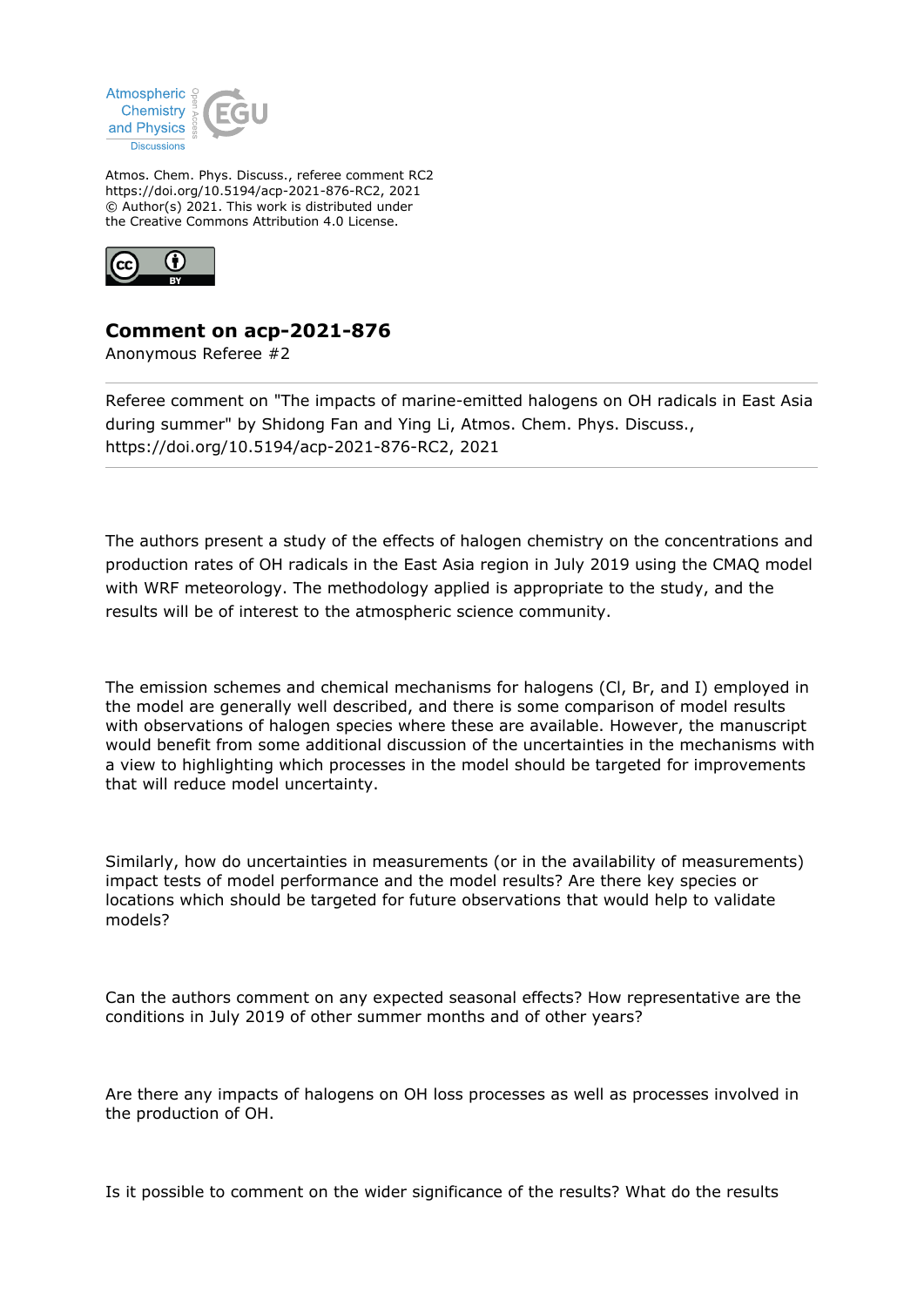imply about our understanding of methane lifetimes for example?

More specific comments are given below:

Line 33: HO2 should not really be considered as a source of OH owing to its production via OH reactions.

Line 37: Define NOx and the concentration range used to define the low NOx regime. Note that the studies mentioned in which modelled OH concentrations are underestimated typically have both low NOx and high biogenic VOCs. It's not clear that these studies are relevant to marine regions.

Lines 56-69: The chemistry HO2 + XO and HO2 + NO was included in previous studies and the impacts were thus considered as part of the overall effects.

Line 100: Is a 10 day period appropriate to spin-up any long-lived species in the model?

Line 113: It would be preferable to reference a peer-reviewed result rather than a figure in a preprint version.

Lines 237, 252, 265: Although HOX photolysis is potentially a primary source of OH, it may also be considered a secondary source if significant HOX is produced via HO2 +  $X$ since HO2 is primarily produced via OH chemistry. It would be helpful if the authors could comment on the relative importance of chemical production of HOX and direct emission of HOX. What fraction of OH is produced via photolysis of HOX?

Line 242: Please clarify the meaning of FORM  $+$  O. Is there any impact of halogen chemistry on formaldehyde?

Line 259: Changes in OH and HO2 have been considered as part of the net result in previous CTM studies, it isn't really correct to say that these changes were ignored.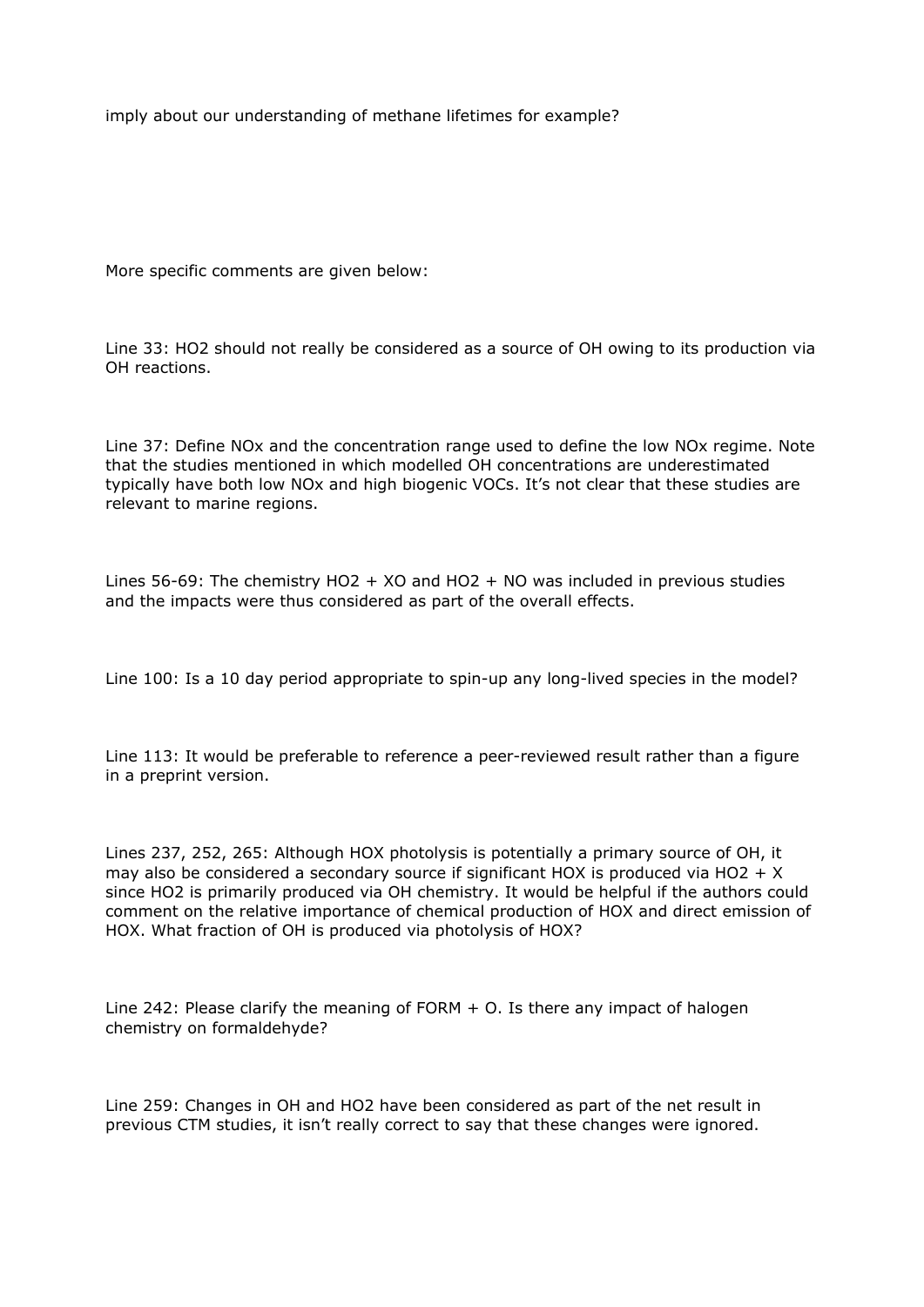Line 260: The box model studies do provide accurate model results, but they are typically directed at different processes and different timescales. It is not really correct to say that a model is not accurate.

Line 368: Are the changes to the photolysis of HOX and HO2 + Y linked via HO2 + X?

Line 302 onwards: Please show the charges on ionic species.

Line 411: Is it possible to perform any sensitivity analysis to HO2 uptake?

There are also a number of language improvements that should be corrected. Some of these are listed below:

Title: This would read better as 'on OH radicals' or 'on the OH radical'.

Line 9: 'Hydroxyl (OH) radical... OH' to 'hydroxyl (OH) radicals... The OH'.

Line 11: 'OH level' to 'OH levels'.

Line 16: 'response of OH' to 'response of the OH'.

Line 23: 'while increase' to 'while increasing'.

Line 25: 'the southern' to 'southern'.

Line 26: 'the coastal' to 'coastal'.

Line 31: 'Hydroxyl' to 'The hydroxyl'.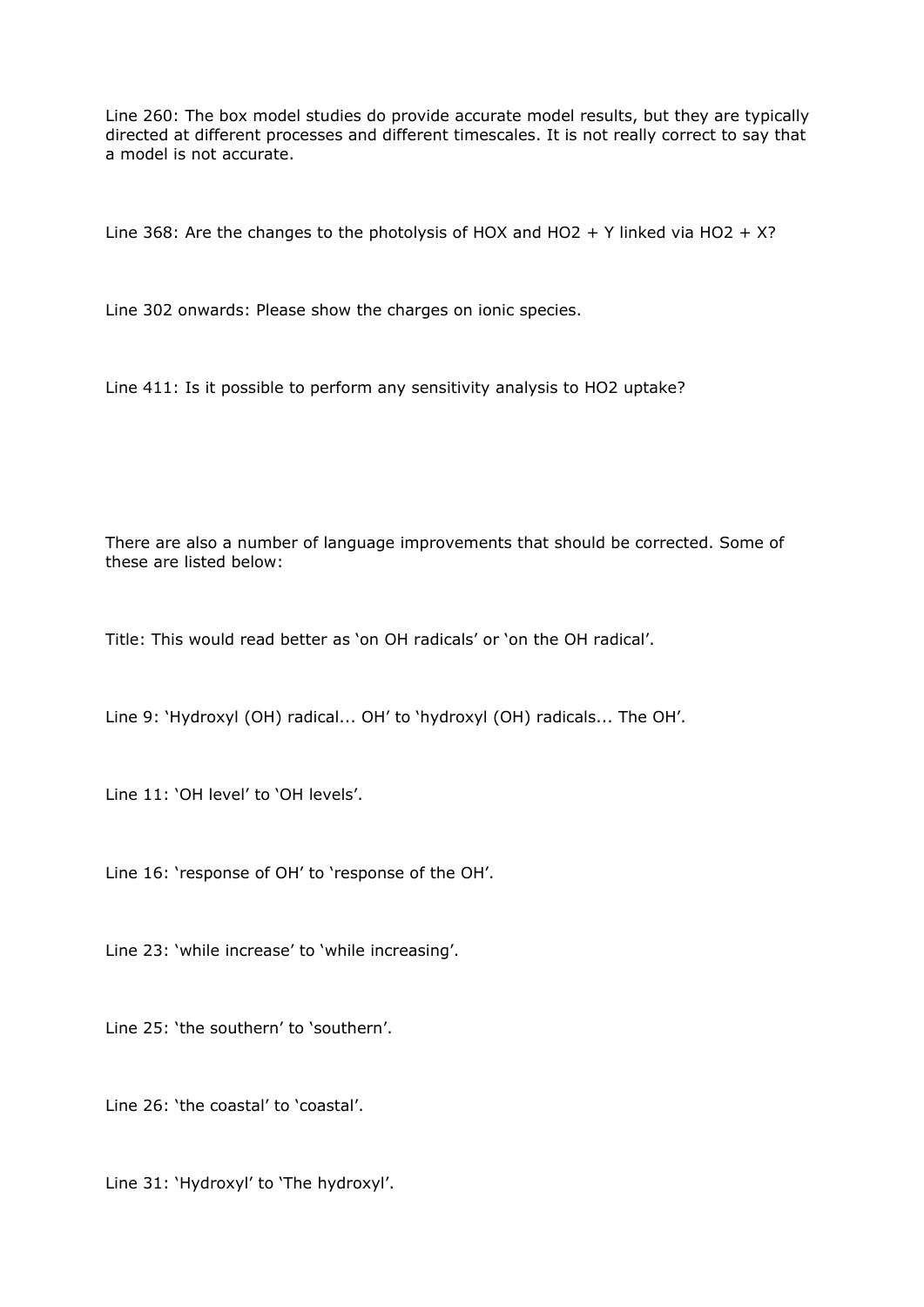Line 32: Define VOCs, 'produce' to 'producing'.

Line 34: 'O1D' to 'O(1D)', 'At urban' to 'In urban'.

Line 44: 'impact' to 'impacts', 'The marine-emitted halogen' to 'Marine-emitted halogens'.

Line 50: 'long-term' to 'long-lived'.

Line 53: Define HOx.

Line 54: 'CTMs studies' to 'CTM studies'.

Line 81: It would help to define CMAQ and WRF in full.

Line 89: 'mechanisms' to 'mechanism'.

Line 90: 'Rosenbrock' to 'The Rosenbrock'.

Line 105: 'inline' to 'online'?

Line 134: 'global annual' to 'by global annual'.

Line 161: 'though' to 'although', 'in-situ' to 'in situ', 'area is' to 'area are'.

Line 164: 'BrO and IO very' to 'BrO and IO are very'.

Line 165: 'IO concentration' to 'the IO concentration'.